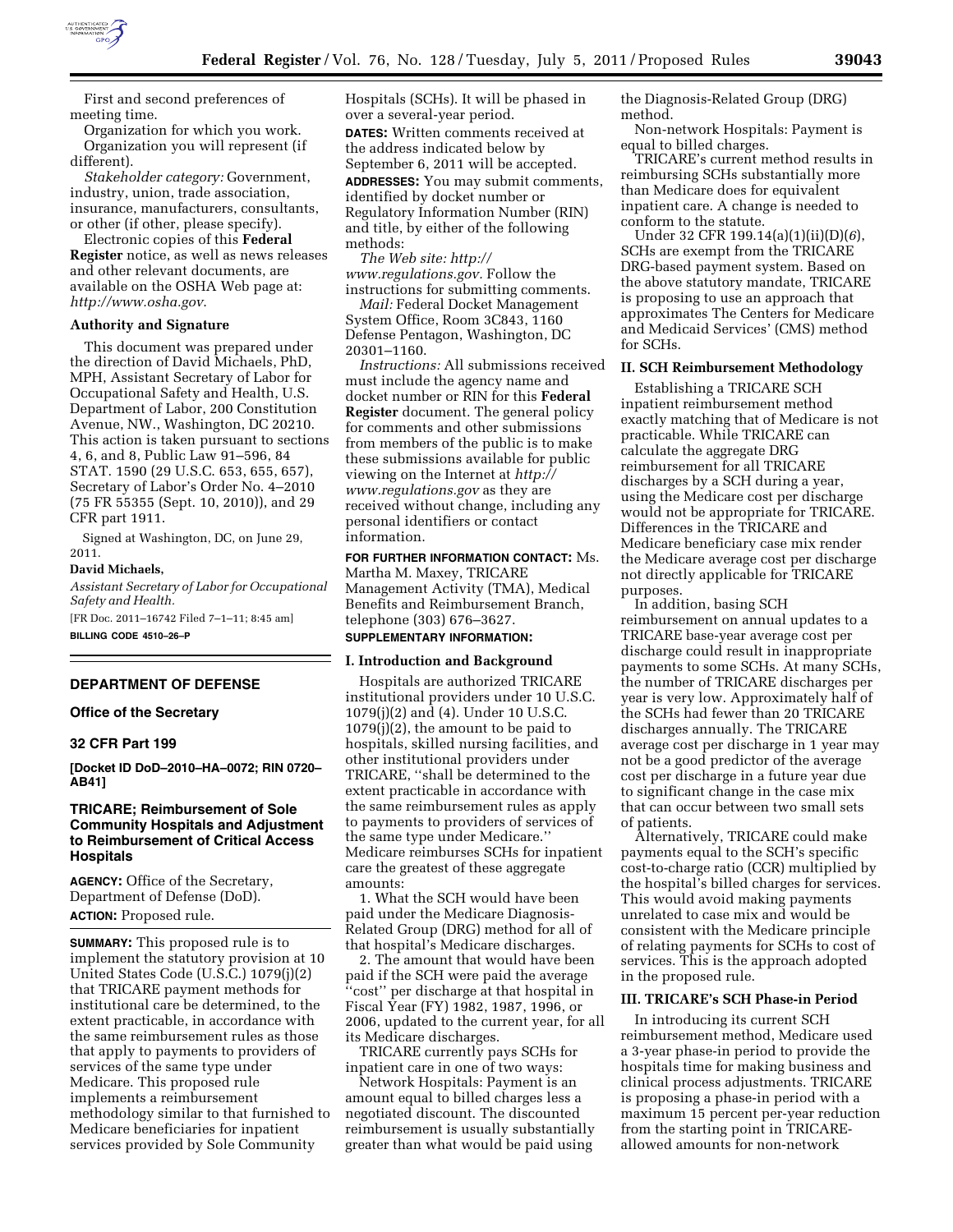hospitals and a 10 percent-per-year reduction for network hospitals. This involves calculating a hospital's ratio of TRICARE-allowed to billed charges and reducing that by 15 percentage points each year for non-network hospitals and 10 percentage points each year for network hospitals until it reaches the hospital's CCR. For example, if a nonnetwork hospital currently had a TRICARE-allowed to billed ratio of 100 percent, it would be paid 85 percent of billed charges in year one, 70 percent in year 2, 55 percent in year 3, and 40 percent in year 4. For a network hospital that had a TRICARE-allowed to billed ratio of 98 percent, it would be paid 88 percent in year 1, 78 percent in year two, 68 percent in year 3, and 58 percent in year 4. It should be noted that in no year could the TRICARE payment fall below costs (most hospitals have costs equal to 30 to 50 percent of billed charges). This transition method would approximately follow the CHAMPUS Maximum Allowable Charge physician payment system reform precedent and limit reductions to no more than 15 percent per year during the phase-in period. It also provides an incentive for hospitals to remain in the network by allowing a 5 percent difference in payment reductions per year. Finally, it will buffer the revenue reductions experienced upon initial implementation of TRICARE's SCH payment reform while allowing hospitals sufficient time to adjust and budget for these reductions.

TRICARE will pay a SCH for inpatient services it provides during a FY the greater of two aggregate amounts: (1) What the SCH would have been paid under the DRG method for all of that hospital's TRICARE discharges; or (2) An amount equal to the SCH's specific CCR multiplied by the hospital's billed charges for the TRICARE services. This will be accomplished through a yearend adjustment to the reimbursements provided during the year.

# **IV. New SCHs and SCHs With No Inpatient Claims**

TRICARE will pay a new SCH using the average CCR for all SCHs calculated in the most recent year until it files a Medicare cost report. For SCHs that had no inpatient claims from TRICARE prior to implementation of the SCH payment reform but do have a claim, TRICARE will pay them based on their Medicare CCR.

## **V. SCH General Temporary Military Contingency Payment Adjustment**

In addition to the SCH phase-in period outlined in paragraph III. above, the agency is proposing a SCH

Temporary Military Contingency Payment Adjustment (TMCPA) for TRICARE network hospitals located within Military Treatment Facility (MTF) Prime Service Areas (PSAs) and deemed essential for military readiness and support during contingency operations. The TMA Director, or designee, may approve a SCH General TMCPA for hospitals that serve a disproportionate share of Active Duty Service members (ADSMs) and Active Duty dependents (ADDs). Procedures for requesting a SCH TMCPA will be outlined in the SCH section of the TRICARE Reimbursement Manual.

# **VI. Critical Access Hospital General Temporary Military Contingency Payment Adjustment**

On August 31, 2009, we published a final rule (74 FR 44752), which implemented a reimbursement methodology similar to that furnished to Medicare beneficiaries for services provided by critical access hospitals (CAHs), i.e., reimbursing them 101 percent of reasonable costs. It has come to our attention that there may be some CAHs located in MTF PSAs that are deemed essential for military readiness and support during contingency operations. Thus, the agency also is proposing a CAH TMCPA for TRICARE network hospitals located within MTF PSAs and deemed essential for military readiness and support during contingency operations. The TMA Director may approve a CAH TMCPA for hospitals that serve a disproportionate share of ADSMs and ADDs. Procedures for requesting a CAH General TMCPA will be outlined in the CAH section of the TRICARE Reimbursement Manual.

## **VII. Regulatory Impact Analysis**

## *A. Overall Impact*

The Department of Defense has examined the impacts of this proposed rule as required by Executive Orders (E.O.s) 12866 (September 1993, Regulatory Planning and Review) and 13563 (January 18, 2011, Improving Regulation and Regulatory Review), the Regulatory Flexibility Act (RFA) (September 19, 1980, Pub. L. 96–354), the Unfunded Mandates Reform Act of 1995 (Pub. L. 104–4), and the Congressional Review Act (5 U.S.C. 804(2)).

1. Executive Order 12866 and Executive Order 13563

EOs 12866 and 13563 direct agencies to assess all costs and benefits of available regulatory alternatives and, if regulation is necessary, to select

regulatory approaches that maximize net benefits (including potential economic, environmental, public health and safety effects, distributive impacts, and equity). E.O. 13563 emphasizes the importance of quantifying both costs and benefits, of reducing costs, of harmonizing rules, and of promoting flexibility. A regulatory impact analysis (RIA) must be prepared for major rules with economically significant effects (\$100 million or more in any one year).

We estimate that the effects of the SCH provisions that would be implemented by this rule would result in SCH revenue reductions exceeding \$100 million in any one year. We estimate the total reduction (from the proposed changes in this rule) in hospital revenues under the SCH reform for its first year of implementation (assumed for purposes of this RIA to be FY2012), compared to expenditures in that same period without the proposed SCH changes, to be approximately \$211 million. However, as discussed below, the proposed transitions will reduce this amount considerably. When the transitions are taken into account, the first year impact will be a reduction in allowed amounts of \$31 million.

We estimate that this rulemaking is ''economically significant'' as measured by the \$100 million threshold and, hence, also a major rule under the Congressional Review Act. Accordingly, we have prepared a regulatory impact analysis that, to the best of our ability, presents the costs and benefits of the rulemaking.

2. Congressional Review Act. 5 U.S.C. 801

Under the Congressional Review Act, a major rule may not take effect until at least 60 days after submission to Congress of a report regarding the rule. A major rule is one that would have an annual effect on the economy of \$100 million or more or have certain other impacts. This Notice of Proposed Rule Making (NPRM) is a major rule under the Congressional Review Act.

### 3. Regulatory Flexibility Act

The RFA requires agencies to analyze options for regulatory relief of small businesses if a rule has a significant impact on a substantial number of small entities. For purposes of the RFA, small entities include small businesses, nonprofit organizations, and small governmental jurisdictions. Most hospitals are considered to be small entities, either by being nonprofit organizations or by meeting the Small Business Administration (SBA) definition of a small business (having revenues of \$34.5 million or less in any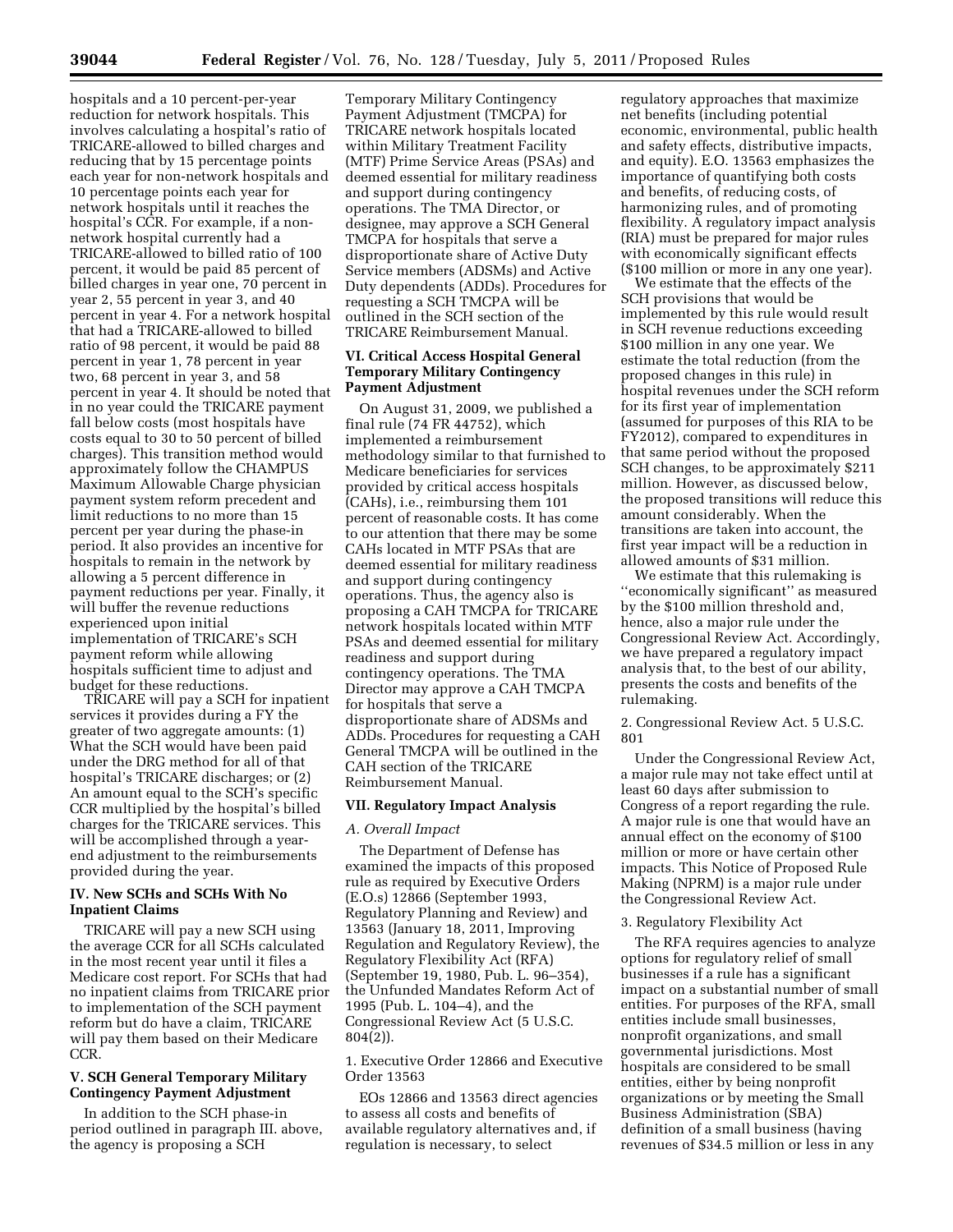one year). For purposes of the RFA, we have determined that all SCHs would be considered small entities according to the SBA size standards. Individuals and States are not included in the definition of a small entity. Therefore, the Secretary has determined that this proposed rule would have a significant impact on a substantial number of small entities. We generally prepare a regulatory flexibility analysis that is consistent with the RFA (5 U.S.C. section 604), unless we certify that the rule would not have a significant impact on a substantial number of small entities. The Regulatory Impact Analysis, as well as the contents contained in the preamble, is meant to serve as the Proposed Regulatory Flexibility Analysis.

## 4. Unfunded Mandates

Section 202 of the Unfunded Mandates Reform Act of 1995 also requires that agencies assess anticipated costs and benefits before issuing any rule whose mandates require spending in any one year of \$100 million in 1995 dollars, updated annually for inflation. That threshold level is currently approximately \$140 million. This proposed rule will not mandate any requirements for State, local, or tribal governments or the private sector.

5. Public Law 96–511, ''Paperwork Reduction Act'' (44 U.S.C. Chapter 35)

This rule will not impose significant additional information collection requirements on the public under the Paperwork Reduction Act of 1995 (44 U.S.C. 3502–3511). Existing information collection requirements of the TRICARE and Medicare programs will be utilized. We do not anticipate any increased costs to hospitals because of paperwork, billing, or software requirements since we are keeping TRICARE's billing/ coding requirements; i.e., hospitals will be coding and filing claims in the same manner as they currently are with TRICARE.

6. Executive Order 13132, ''Federalism''

This rule has been examined for its impact under E.O. 13132, and it does not contain policies that have federalism implications that would have substantial direct effects on the States, on the relationship between the national Government and the States, or on the distribution of power and responsibilities among the various levels of government. Therefore, consultation with State and local officials is not required.

## *B. Hospitals Included In and Excluded From the SCH Reforms*

The SCH reform encompasses all SCHs as defined by Medicare that participate in the TRICARE program that have inpatient stays for TRICARE patients. It will also include SCHs classified by CMS as Essential Access Community Hospitals (EACH) hospitals. However, Maryland hospitals that are paid by Medicare and TRICARE under a cost containment waiver are excluded from the SCH Reform.

## *C. Analysis of the Impact of Policy Changes on Payment Under SCH Reform Alternatives Considered*

Alternatives that we considered, the proposed changes that we will make, and the reasons that we have chosen each option are discussed below.

1. Alternatives Considered for Addressing Reduction in SCH Payments

Analysis of the effects of paying SCHs using the computation of either the greater of what the SCH would have been paid under the DRG method for all of that hospital's TRICARE discharges or an amount equal to the SCH's specific CCR multiplied by the hospital's billed charges for the TRICARE services approach would reduce the TRICARE payments to these SCHs by an average of over 50 percent. This approach would pay each SCH the greater of two aggregate amounts: (1) The sum of the TRICARE-allowed amounts if all the TRICARE inpatient admissions over a 12-month period were paid using the TRICARE DRG method; or (2) the TRICARE-allowed amounts if all the TRICARE inpatient admissions over a 12-month period were paid using the CCR approach (in which the TRICAREallowed amount for each admission is equal to the billed charge for that admission multiplied by the hospital's historical CCR). Table 1 provides our estimate of the impact of this approach without any transitions. We found that there would be large reductions in payments for all types of SCHs (see Table 3).

Because the impact of moving from a charge-based reimbursement to a costbased reimbursement similar to Medicare's would produce large reductions in the TRICARE-allowed amounts for all types of SCHs, we considered a phase-in of this approach over a 4-year period. Under this option, the CCR portion of the approach would be modified so that the hospital's billed charge on each claim would not be multiplied by the hospital's CCR until the fourth year (when the transition was complete). In the first 3 years, the billed

charges for each claim would be multiplied by a ratio so that there was an equal reduction in the ratio used each year over the 4-year transition. For example, if the hospital were receiving 100 percent of its billed charges prior to implementation of the SCH reform and it had a CCR of 0.32, then its billed charges would be multiplied by factors of 0.83, 0.66, and 0.49 in the first 3 years respectively so that each year the payment ratio declined by an equal amount (in this case by a factor of 0.17). In each year, the aggregate level of allowed amounts produced using the CCR approach at each SCH would be compared with the aggregate level of DRG-allowed amounts at the SCH, and the SCH would be paid the greater of the two aggregate amounts. This 4-year transition would allow hospitals to have a phased transition to the cost-based rates. Although this option would provide a multi-year period for SCHs to transition to the cost-based rates, we did not choose this option because it would still result in large reductions for some SCHs over a relatively short period of time.

A second option we considered was to have a transition based on a reduction of 15 percentage points per year in the allowed amounts for each SCH. Under this option, the CCR portion in this approach would be modified. During the transition period, the billed charges on each claim at an SCH would be multiplied by a factor so that the ratio decreased by 15 percentage points each year from the level in the previous year. For example, if the SCH were receiving 100 percent of its billed charges prior to SCH reform and it had a CCR of 0.32, then its billed charges would be multiplied by factors of 0.85, 0.70, 0.55, and 0.40 in the first 4 years respectively, so that each year the ratio declined by 15 percentage points. In the fifth year, the ratio would be set at 0.32, the hospital's CCR. (The actual number of years of transition will depend on the hospital's CCR and could be more or less than the 4 years in this example as the ratio will never be less than the CCR.) In each year, the aggregate level of allowed amounts produced using the CCR approach at each SCH would be compared with the aggregate level of DRG-allowed amounts at the SCH and the SCH would be paid the greater of the two aggregate amounts. This type of transition ensures that there is a manageable reduction in the level of payments each year for each hospital. We selected this option.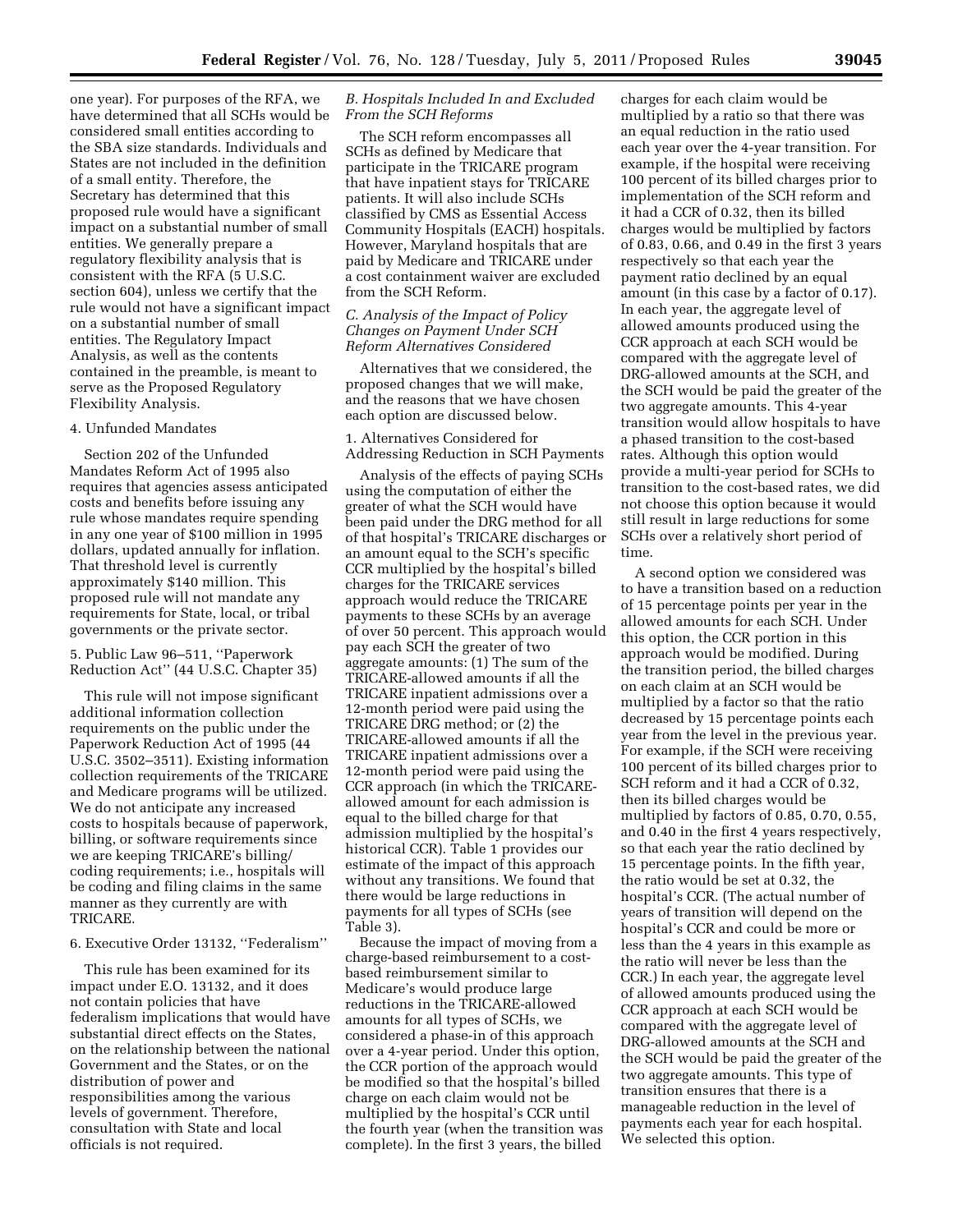## 2. Alternatives Considered for SCHs in the TRICARE Network

We were concerned there might be access problems at some hospitals with a high concentration of TRICARE patients if their payments were decreased significantly. In particular, we were concerned that some hospitals might leave the TRICARE network if payments were reduced too quickly. This was a particular concern because 24 of the 25 SCHs with the highest levels of TRICARE-allowed amounts in the first 6 months of CY 2010 were in the TRICARE network. Thus, the SCHs that would face the largest reductions in the level of TRICARE-allowed amounts from TRICARE's SCH reform would be network hospitals.

An option we considered, and the one we are proposing in this rule, is to provide a 10 percent-per-year reduction in the allowed amounts for SCHs in the TRICARE network. This option would modify the CCR portion of the approach. During the transition period, the billed charges on each claim at an SCH in the TRICARE network would be multiplied by a factor so that the ratio decreased by 10 percentage points each year from the starting point (in contrast to 15 percentage points for non-network

hospitals). For example, if a TRICARE network SCH had allowed amounts equal to 92 percent of its billed charges prior to SCH reform, and it had a CCR of 0.35, then its billed charges would be multiplied by factors of 0.82, 0.72, 0.62, 0.52, and 0.42 in the first 5 years, respectively, to calculate the allowed amounts. Under this approach, each year the ratio for network SCHs would decline by ten percentage points. In the sixth year, the ratio would be set at 0.35, the hospital's CCR (assuming that the hospital's CCR had remained at 0.35). In each year, the aggregate level of allowed amounts produced using the CCR approach at each SCH would be compared with the aggregate level of DRG-allowed amounts at the SCH, and the SCH would be paid the greater of the two aggregate amounts. This type of transition ensures that there is a manageable reduction in the level of payments each year for each hospital. We selected this option. Table 1 shows the results of this option.

# *D. Effects on Sole Community Hospitals*

Table 1 shows the impact of revised SCH inpatient reimbursement during FY 2012. Table 2 shows projected TRICARE reduction in reimbursement for top 20

hospitals. Table 3 shows full amount of reduction without a phase-in period and transitional payments.

TABLE 1—ESTIMATED IMPACT OF SCH REFORMS ON TRICARE-ALLOWED AMOUNTS AT SOLE COMMUNITY HOSPITALS DURING THE FY 2012— FIRST YEAR OF PHASE-IN (WITH TRANSITION PAYMENTS)

[In \$ millions]

| Estimated<br>allowed<br>amount<br>under<br>current<br>policy | Allowed<br>amounts<br>under<br>SCH<br>reform | Reduc-<br>tion in<br>allowed<br>amounts | SCH<br>Reform<br>allowed<br>amounts<br>as a<br>percent-<br>age of<br>current<br>policy<br>allowed<br>amounts |
|--------------------------------------------------------------|----------------------------------------------|-----------------------------------------|--------------------------------------------------------------------------------------------------------------|
|                                                              | \$295                                        | \$31                                    | 90                                                                                                           |

## **Notes:**

(1) This table presents the impact as modified by the transition mechanisms proposed in this NPRM (the 15 percent-peryear reduction for non-network hospitals and the 10 percent-per-year reduction for TRICARE network SCHs). This table includes the impact of transition payments to SCHs. (2) Maryland hospitals are excluded.

# TABLE 2—IMPACT (\$M) OF FIRST YEAR FOR TOP 20 SOLE COMMUNITY HOSPITALS

| Hospital name | City        | State | Reduction (\$M) in<br>FY2010 if phase-<br>in started in<br>FY2010 |
|---------------|-------------|-------|-------------------------------------------------------------------|
|               |             | AK    | 0.4                                                               |
|               |             |       | 0.5                                                               |
|               |             | AZ    | 1.2                                                               |
|               |             | AZ    | 1.3                                                               |
|               |             | CO    | 0.3                                                               |
|               |             | GA    | 0.3                                                               |
|               |             | GA    | 0.4                                                               |
|               |             | MI    | 0.3                                                               |
|               |             | MO    | 0.5                                                               |
|               | Warrensburg | MO    | 0.5                                                               |
|               |             | MT    | 1.1                                                               |
|               |             | NC    | 1.6                                                               |
|               |             | $NC$  | 1.4                                                               |
|               | Grand Forks | ND    | 0.5                                                               |
|               |             | ND    | 0.9                                                               |
|               |             | NM    | 0.6                                                               |
|               |             | OK    | 0.3                                                               |
|               |             | SC    | 1.5                                                               |
|               |             | SD    | 1.2                                                               |
|               |             | WY    | 1.3                                                               |

**Note 1:** Top 20 SCHs based on total amount reimbursed during FY2007–FY2010 where TRICARE was primary payer.

**Note 2:** Impact of reduction calculated using FY2010 reimbursed amount.

**Note 3:** Applied reduction of 10% for FY2010 if network provider; 15% for FY2010 if non-network provider until the hospital reaches their costto-charge ratio.

**Note 4:** Samaritan Medical Center, Watertown, NY gained SCH status in FY2011. Based on preliminary data, Samaritan Medical Center would most likely be included in the top 20 SCH list.

**Note 5:** Mary Washington Hospital, Fredericksburg, VA lost SCH status in January 2011.

**Note 6:** This data includes all claims received through February 2, 2011 for dates of care beginning in FY2010 and not estimated to completion.

**Note 7:** CMS currently reviewing SCH status of North Colorado Medical Center, Greeley, CO.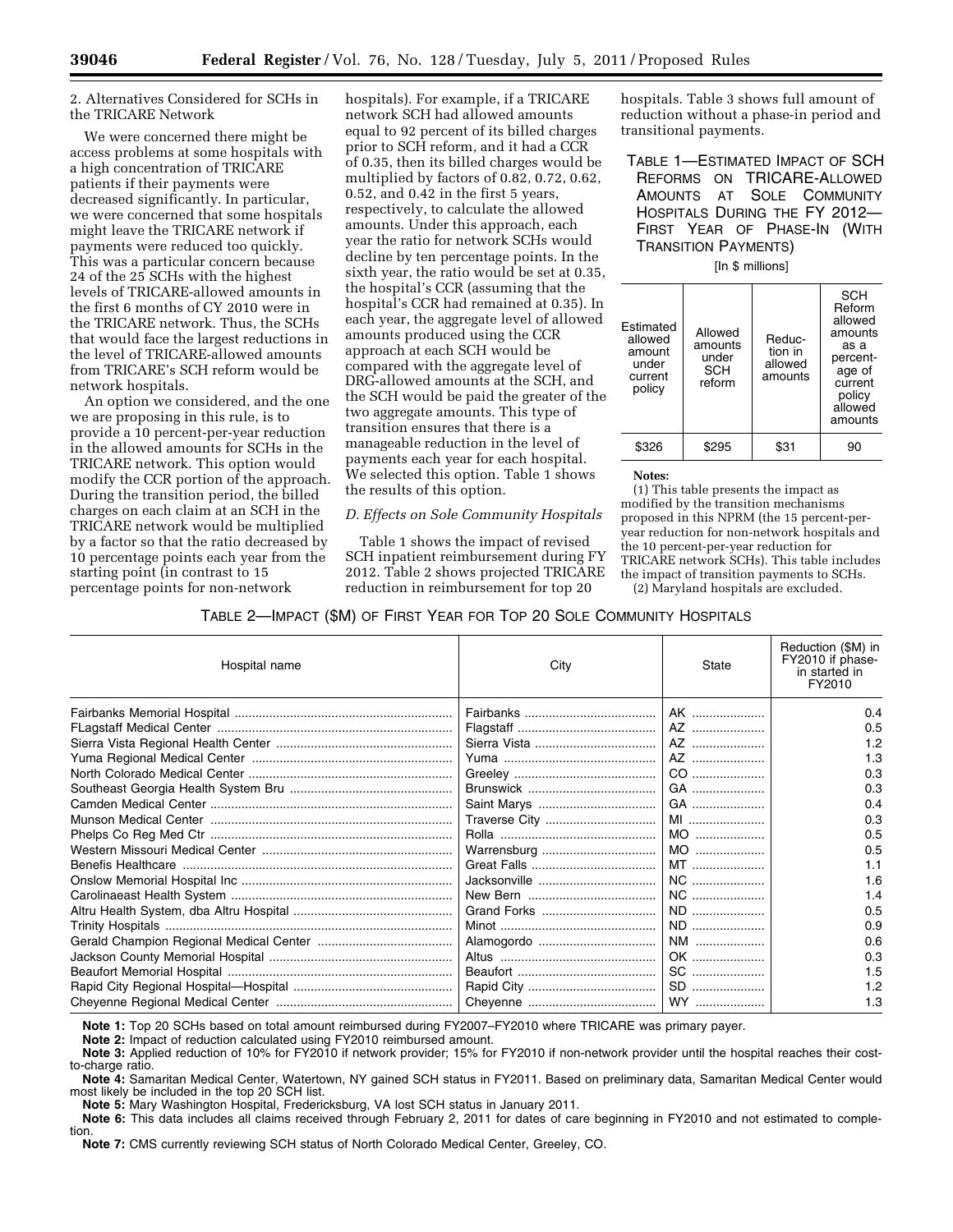TABLE 3—ESTIMATED IMPACT OF COST-BASED REIMBURSEMENT ON TRICARE-ALLOWED AMOUNTS AT SOLE COMMUNITY HOSPITALS WITHOUT TRANSITION PAYMENTS

[In \$ millions]

| Current policy | Cost-based<br>reimbursement | Reduction in TRICARE-allowed<br>amounts | Allowed amounts under cost-<br>based<br>reimbursement as<br>a percent of current<br>policy-allowed<br>amounts |
|----------------|-----------------------------|-----------------------------------------|---------------------------------------------------------------------------------------------------------------|
| \$369          | \$158                       | \$211                                   | 43                                                                                                            |

#### **Notes:**

(1) This table does not include any transition payments to SCHs.

(2) Maryland hospitals are excluded.

# **List of Subjects in 32 CFR Part 199**

Claims, Dental health, Health care, Health insurance, Individuals with disabilities, Military personnel.

Accordingly, 32 CFR part 199 is proposed to be amended as follows:

## **PART 199—[AMENDED]**

1. The authority citation for part 199 continues to read as follows:

**Authority:** 5 U.S.C. 301; 10 U.S.C. Chapter 55.

2. In § 199.2, paragraph (b) is amended by adding a definition for ''Sole Community Hospitals'' in alphabetical order to read as follows:

## **§ 199.2 Definitions.**

 $*$  \* (b) \* \* \*

*Sole community hospitals (SCHs).*  Urban or rural hospitals that are the sole source of care in their community and meet the applicable requirements established by § 199.6 (b)(4)(xvii).

\* \* \* \* \* 3. Section 199.6 is amended by adding new paragraph (b)(4)(xvii) to read as follows:

## **§ 199.6 TRICARE—authorized providers.**

- \* \* \* \* \*
	- (b) \* \* \*
	- $(4) * * * *$

(xvii) *Sole community hospitals (SCHs).* SCHs must meet all the criteria for classification as a SCH under 42 CFR 412.92 in order to be considered a SCH under the TRICARE program.

\* \* \* \* \* 4. Section 199.14 is amended by: a. Revising paragraph (a)(1)(ii)(D)(*6*), paragraph (a)(2)(viii)(D), paragraph (a)(3), the first sentence of paragraph (a)(4), and the first sentence of paragraph (a)(6); and

b. Adding new paragraph (a)(7). The revisions and additions read as follows:

#### **§ 199.14 Provider reimbursement methods.**

 $(a) * * * *$ 

 $(1) * * * *$ 

 $(ii) * * * *$ 

 $(D) * * * *$ 

(*6*) *Sole community hospitals.* Prior to Fiscal Year 2012, any hospital that has qualified for special treatment under the Medicare prospective payment system as a SCH (see subpart G of 42 CFR part 412) and has not given up that classification is exempt from the CHAMPUS DRG-based payment system.

\* \* \* \* \*

\* \* \* \* \*

(2) \* \* \*

(viii) \* \* \*

(D) *Sole community hospitals.* Prior to Fiscal Year 2012, any hospital that has qualified for special treatment under the Medicare prospective payment system as a SCH and has not given up that classification is exempt.

(3) *Reimbursement for inpatient services provided by a CAH.* (i) For admissions on or after December 1, 2009, inpatient services provided by a CAH, other than services provided in psychiatric and rehabilitation distinct part units, shall be reimbursed at 101 percent of reasonable cost. This does not include any costs of physician services or other professional services provided to CAH inpatients. Inpatient services provided in psychiatric distinct part units would be subject to the CHAMPUS mental health payment system. Inpatient services provided in rehabilitation distinct part units would be subject to billed charges.

(ii) The percentage amount stated in paragraph (a)(3)(i) of this section is subject to possible upward adjustment based on a temporary military contingency payment adjustment (TMCPA) for TRICARE network hospitals located within Military Treatment Facility Prime Service Areas and deemed essential for military readiness and support during contingency operations. The TMA Director may approve a CAH TMCPA for hospitals that serve a disproportionate share of active duty

service members (ADSMs) and active duty dependents (ADDs). A TMCPA may be approved by the Director, TMA for a specified period based on a showing that without the TMCPA, DoD's ability to meet military contingency mission requirements will be significantly compromised.

(4) *Billed charges and set rates.* The allowable costs for authorized care in all hospitals not subject to the CHAMPUS DRG-based payment system, the CHAMPUS mental health per-diem system, the reasonable cost method for CAHs, or the reimbursement rules for SCHs shall be determined on the basis of billed charges or set rates. \* \* \*

\* \* \* \* \*

(6) *Hospital outpatient services.* This paragraph (a)(6) identifies and clarifies payment methods for certain outpatient services, including emergency services, provided by hospitals. \*

(7) *Reimbursement for inpatient services provided by a SCH.* (i) In accordance with 10 U.S.C. 1079(j)(2), TRICARE payment methods for institutional care shall be determined, to the extent practicable, in accordance with the same reimbursement rules as those that apply to payments to providers of services of the same type under Medicare. TRICARE's SCH reimbursements approximate Medicare's for SCHs. Inpatient services provided by a SCH, other than services provided in psychiatric and rehabilitation distinct part units, shall be reimbursed through a two-step process, with an initial payment as step one, and a year-end adjustment as step two.

(ii) The initial payment for a SCH referred to in paragraph (a)(7)(i) of this section will be based on the applicable percentage of the TRICARE-allowed amount. The TRICARE-allowed amount is the lesser of billed charges or the negotiated amount accepted by a network SCH. The applicable percentage is the greater of the SCH's specific historical cost-to-charge ratio (as calculated by CMS), or the following percentage: